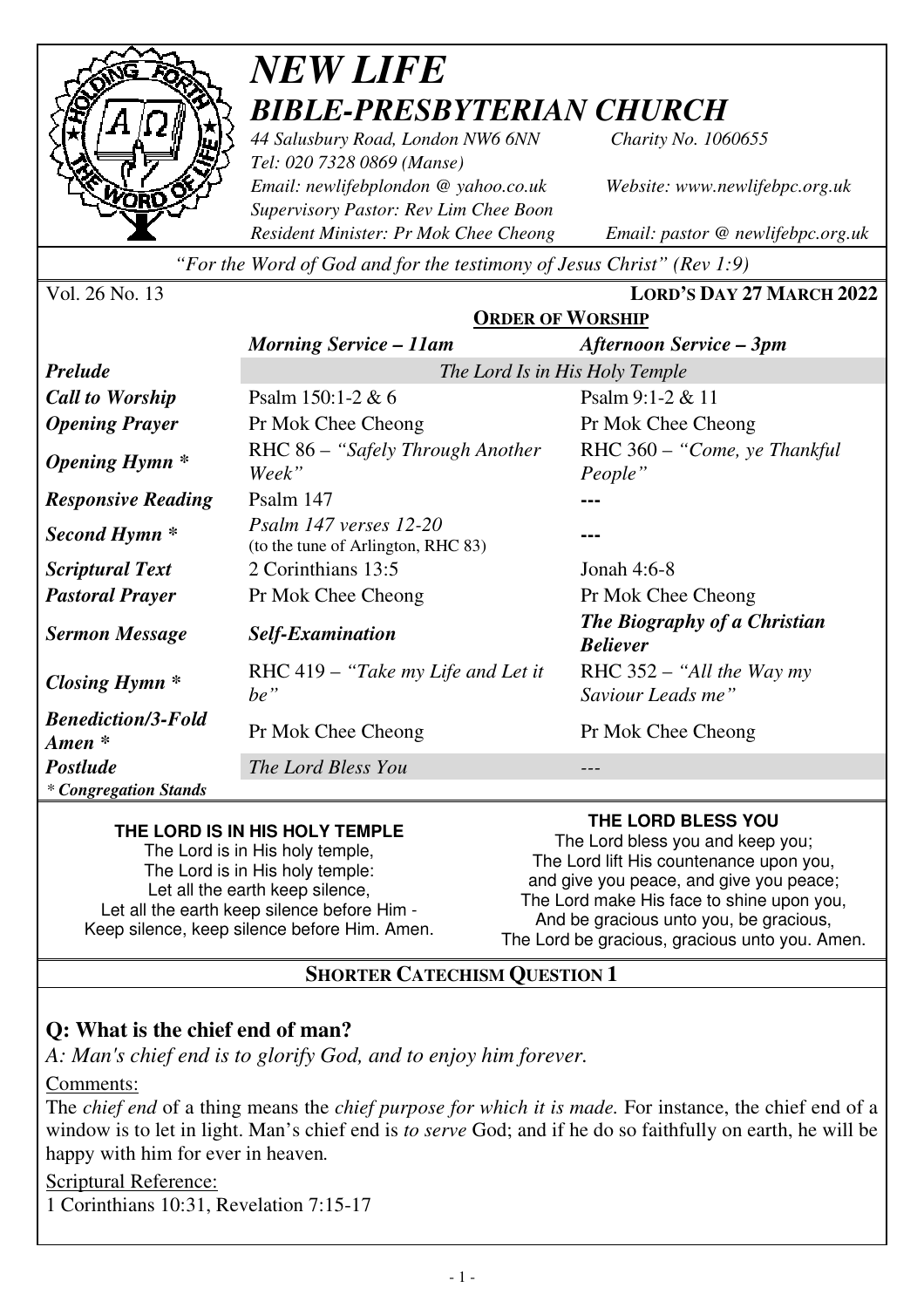# **THE WILL OF GOD**

Doris Day sang a popular song entitled "Que Sera, Sera," "What will be, will be." At first glance this theme communicates a kind of fatalism that is depressing. Islamic theology frequently says of specific events, "It is the will of Allah."

The Bible is deeply concerned about the will of God — His sovereign authority over His creation and everything in it. When we speak about God's will we do so in at least three different ways. The broader concept is known as God's decretive, sovereign, or hidden will. By this, theologians refer to the will of God by which He sovereignly ordains everything that comes to pass. Because God is sovereign and His will can never be frustrated, we can be sure that nothing happens over which He is not in control. He at least must "permit" whatever happens to happen. Yet even when God passively permits things to happen, He chooses to permit them in that He always has the power and right to intervene and prevent the actions and events of this world. Insofar as He lets things happen, He has "willed" them in this certain sense.

Though God's sovereign will is often hidden from us until after it comes to pass, there is one aspect of His will that is plain to us — His preceptive will. Here, God reveals His will through His holy law. For example, it is the will of God that we do not steal; that we love our enemies; that we repent; that we be holy. This aspect of God's will is revealed in His Word as well as in our conscience, by which God has written His moral law upon our heart.

His laws, whether they be found in the Scripture or in the heart, are binding. We have no authority to violate this will. We have the power or ability to thwart the preceptive will of God, though never the right to do so. Nor can we excuse ourselves for sinning by saying, "Que sera, sera." It may be God's sovereign or hidden will that we be "permitted" to sin, as he brings His sovereign will to pass even through and by means of the sinful acts of people. God ordained that Jesus be betrayed by the instrument of Judas's treachery. Yet this makes Judas's sin no less evil or treacherous. When God "permits" us to break His preceptive will, it is not to be understood as permission in the moral sense of His granting us a moral right. His permission gives us the power, but not the right to sin.

The third way the Bible speaks of the will of God is with respect to God's will of disposition. This will describes God's attitude. It defines what is pleasing to Him. For example, God takes no delight in the death of the wicked, yet He most surely wills or decrees the death of the wicked. God's ultimate delight is in His own holiness and righteousness. When He judges the world, He delights in the vindication of His own righteousness and justice, yet He is not gleeful in a vindictive sense toward those who receive His judgment. God is pleased when we find our pleasure in obedience. He is sorely displeased when we are disobedient.

Many Christians become preoccupied or even obsessed with finding the "will" of God for their lives. If the will we are seeking is His secret, hidden, or decretive will, then our quest is a fool's errand. The secret counsel of God is His secret. He has not been pleased to make it known to us. Far from being a mark of spirituality, the quest for God's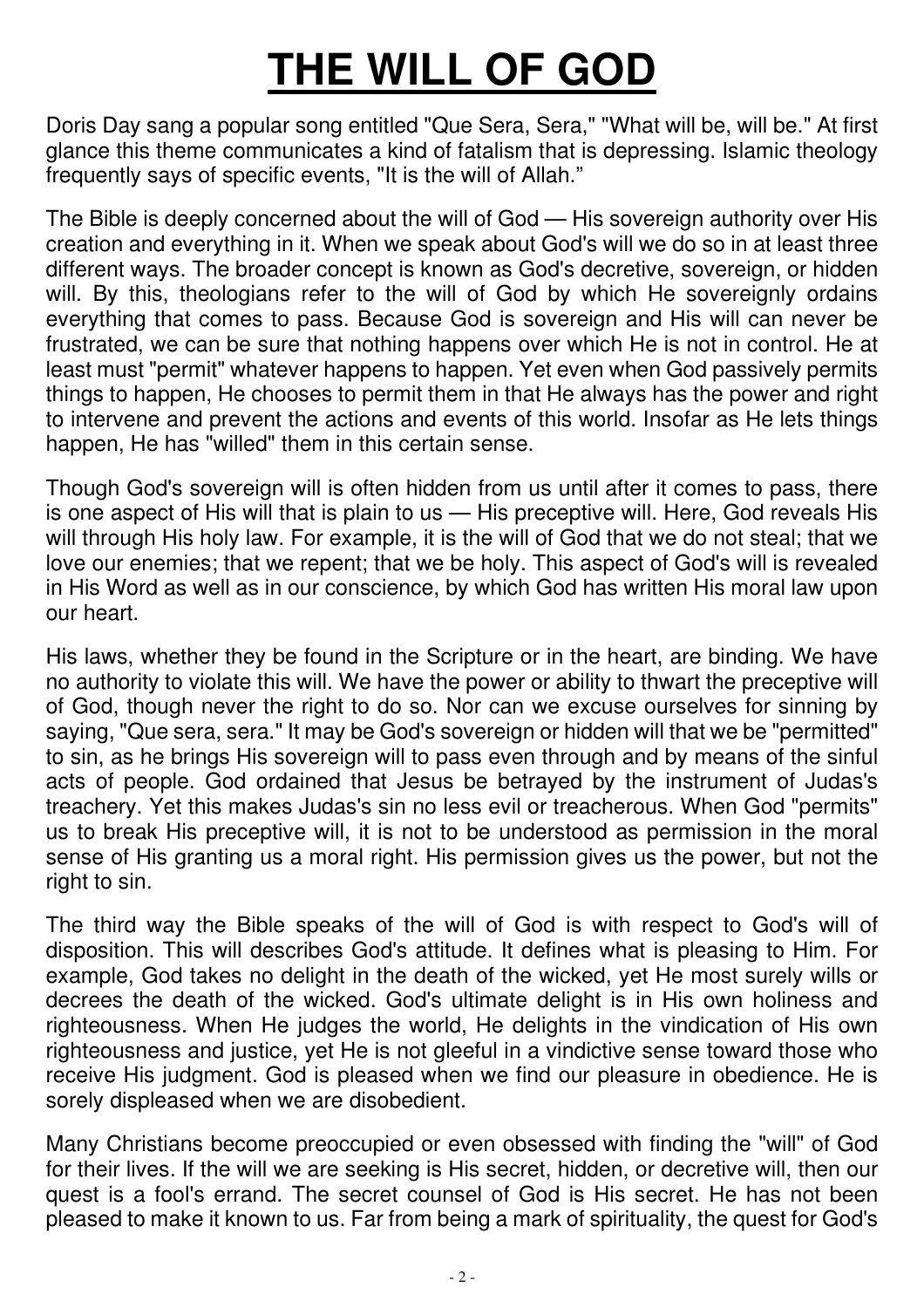secret will is an unwarranted invasion of God's privacy. God's secret counsel is none of our business. This is partly why the Bible takes such a negative view of fortune-telling, necromancy, and other forms of prohibited practices.

We would be wise to follow the counsel of John Calvin when he said, "When God closes His holy mouth, I will desist from inquiry." The true mark of spirituality is seen in those seeking to know the will of God that is revealed in His preceptive will. It is the godly person who meditates on God's law day and night. While we seek to be "led" by the Holy Spirit, it is vital to remember that the Holy Spirit is primarily leading us into righteousness. We are called to live our lives by every word that proceeds from the mouth of God. It is His revealed will that is our business, indeed, the chief business of our lives.

### **Summary**

1. The three meanings of the will of God:

(a) **Sovereign decretive will**, the will by which God brings to pass whatsoever He decrees. This is hidden to us until it happens.

(b) **Preceptive will** is God's revealed law or commandments, which we have the power but not the right to break.

(c) **Will of disposition** describes God's attitude or disposition. It reveals what is pleasing to Him.

2. God's sovereign "permission" of human sin is not His moral approval.

- adapted from R. C. Sproul, Chapter 22, pages 67-69, Essentials Truths Of The Christian Faith © (Tyndale 1992)